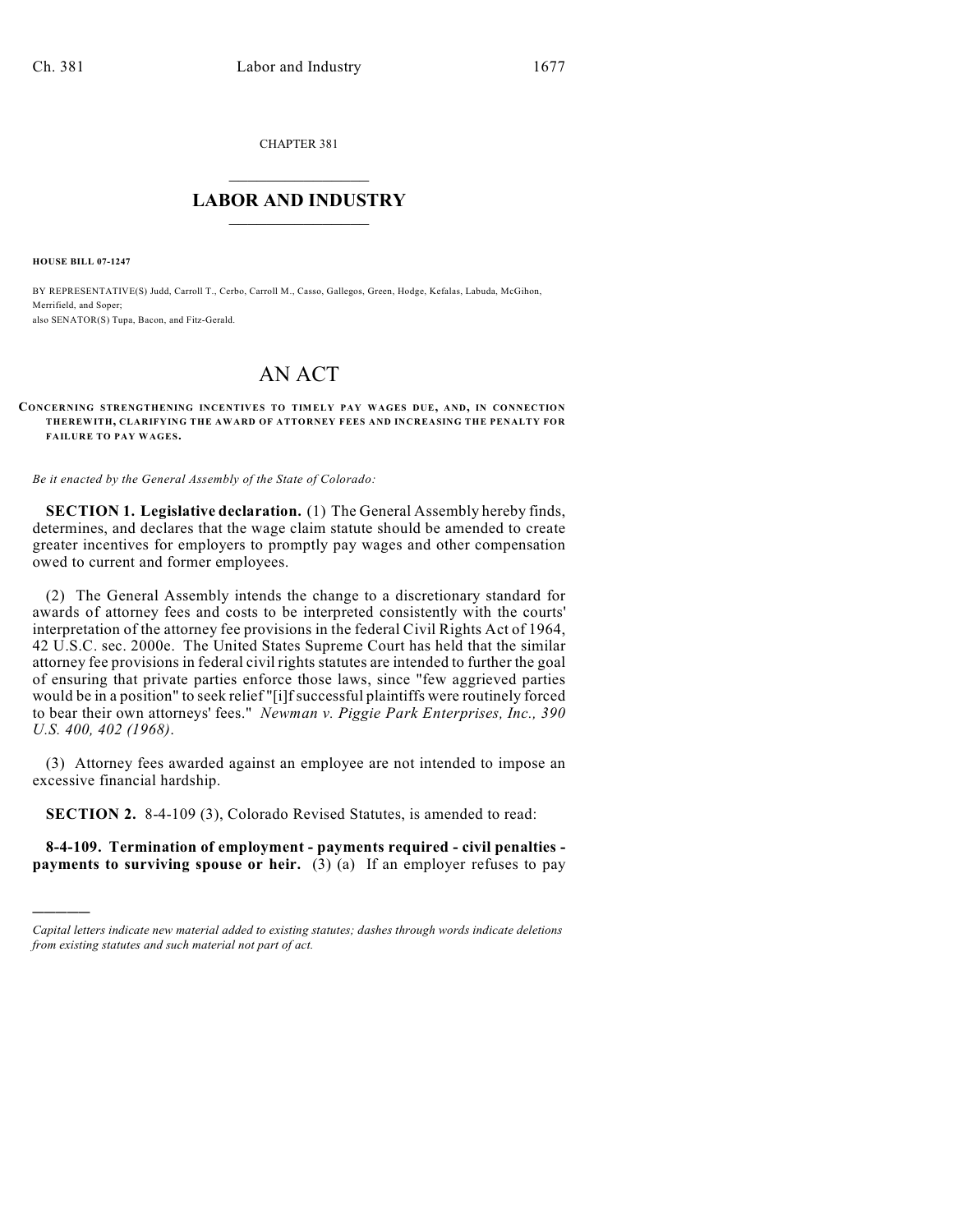wages or compensation in accordance with subsection (1) of this section, the employee or his or her designated agent shall make a written demand for the payment within sixty days after the date of separation and shall state in the demand where such payment can be received.

(a.5) IF THE EMPLOYER DISPUTES THE AMOUNT OF WAGES OR COMPENSATION CLAIMED BY AN EMPLOYEE UNDER THIS ARTICLE AND IF, WITHIN FOURTEEN DAYS AFTER THE EMPLOYEE'S DEMAND, THE EMPLOYER MAKES A LEGAL TENDER OF THE AMOUNT THAT THE EMPLOYER IN GOOD FAITH BELIEVES IS DUE, THE EMPLOYER SHALL NOT BE LIABLE FOR ANY PENALTY UNLESS, IN A LEGAL ACTION, THE EMPLOYEE RECOVERS A GREATER SUM THAN THE AMOUNT SO TENDERED.

(b) If an employee's earned, vested, and determinable wages or compensation are not mailed to the place of receipt specified in a demand for payment and postmarked within ten FOURTEEN days after the receipt of such demand, the employer shall be liable to the employee for an amount, in addition to the wages or compensation, equal to the greater of fifty percent of AND A PENALTY OF THE SUM OF the amount FOLLOWING AMOUNTS of wages or compensation due or, IF GREATER, the employee's average daily earnings for each day, not to exceed ten days, until such payment or other settlement satisfactory to the employee is made:

(I) ONE HUNDRED TWENTY-FIVE PERCENT OF THAT AMOUNT OF SUCH WAGES OR COMPENSATION UP TO AND INCLUDING SEVEN THOUSAND FIVE HUNDRED DOLLARS; AND

(II) FIFTY PERCENT OF THAT AMOUNT OF SUCH WAGES OR COMPENSATION THAT EXCEED SEVEN THOUSAND FIVE HUNDRED DOLLARS.

(c) IF THE EMPLOYEE CAN SHOW THAT THE EMPLOYER'S FAILURE TO PAY IS WILLFUL, THE PENALTY REQUIRED UNDER PARAGRAPH (b) OF THIS SUBSECTION (3) SHALL INCREASE BY FIFTY PERCENT. EVIDENCE THAT A JUDGMENT HAS, WITHIN THE PREVIOUS FIVE YEARS, BEEN ENTERED AGAINST THE EMPLOYER FOR FAILURE TO PAY WAGES OR COMPENSATION SHALL BE ADMISSIBLE AS EVIDENCE OF WILLFUL CONDUCT.

(d) The daily earnings penalty shall not begin to accrue until the employer receives such THE written demand SET FORTH IN PARAGRAPH (a) OF THIS SUBSECTION (3). The employee or his or her designated agent may commence a civil action to recover such THE penalty SET FORTH IN THIS SUBSECTION (3). Any employee or his or her designated agent who has not made a written demand for the payment within sixty days after the date ofseparation or who has otherwise not been available to receive payment shall not be entitled to any such penalty under this subsection (3). A payment under this subsection (3) shall be made in the form of a check draft or voucher in the name of the employee.

**SECTION 3.** 8-4-110 (1), Colorado Revised Statutes, is amended, and the said 8-4-110 is further amended BY THE ADDITION OF A NEW SUBSECTION, to read:

**8-4-110. Disputes - fees.** (1) If, the employer disputes the amount of wages or compensation claimed by an employee under the provisions of this article, and the